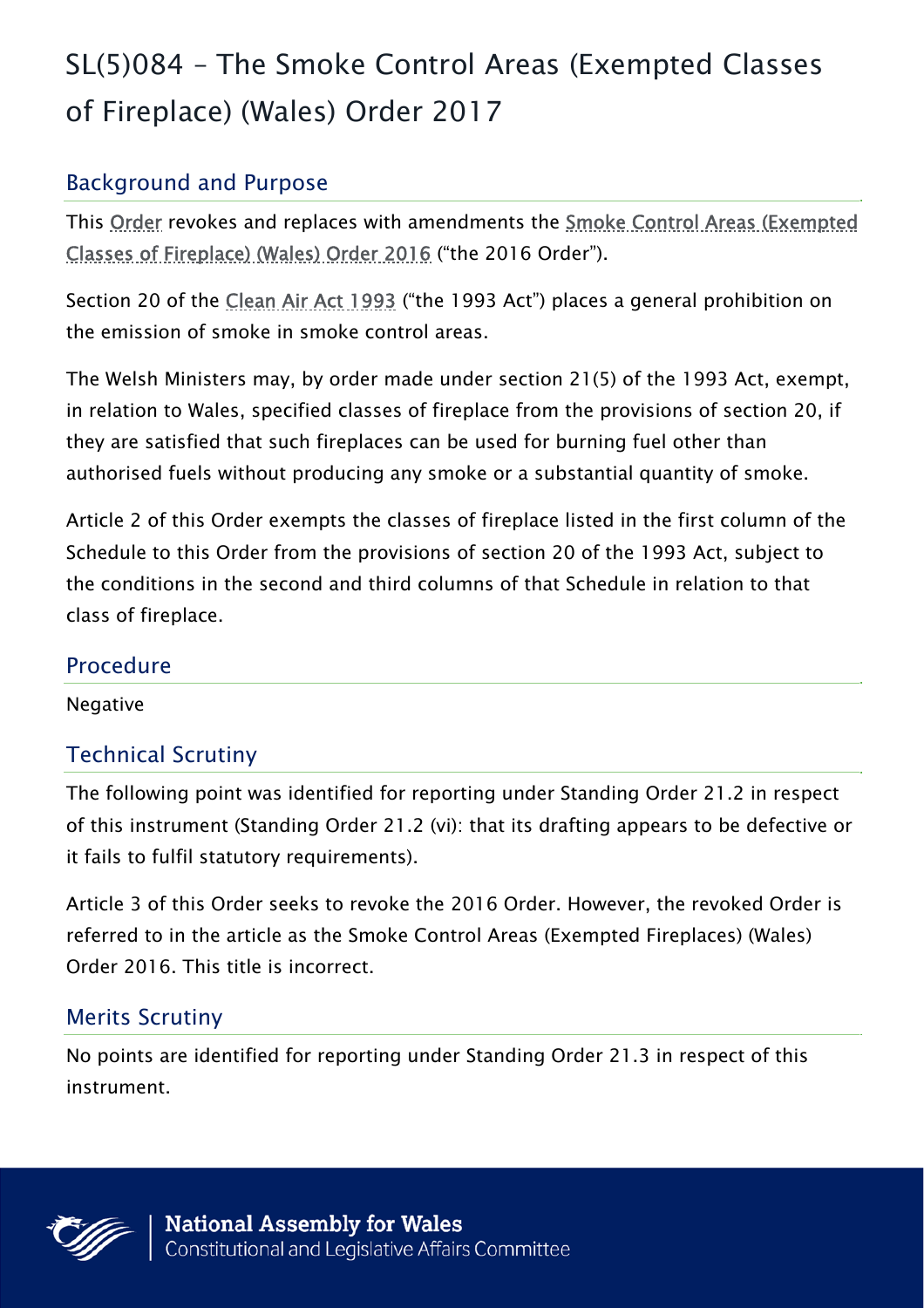#### Government response

This Order revokes and replaces (with changes) The Smoke Control Areas (Exempted Classes of Fireplace) (Wales) (Order) 2016 (SI 2016/811 (W.201))

There is, as the draft report states, an error in the drafting of Article 3 of the Regulations. Both English and Welsh texts incorrectly reference the title of the SI being revoked - SI 2016/811 (W.201):

- a. The English text of Article 3 refers to "The Smoke Control Areas (Exempted Fireplaces) (Wales) Order 2016". It should read "The Smoke Control Areas (Exempted Classes of Fireplace) (Wales) Order 2016".
- b. The same error occurs in the Welsh text. Article 3 refers to "Gorchymyn Ardaloedd Rheoli Mwg (Lleoedd Tân Esempt) (Cymru) 2016". It should read "Gorchymyn Ardaloedd Rheoli Mwg (Dosbarthau Esempt ar Leoedd Tân) (Cymru) 2016".

The same incorrect title reference also occurs in the English and Welsh texts of the Explanatory Note to this Order.

This is a clear drafting error that is typographical in nature. The title of the SI used in article 3 does not match any 2016 WSI titles. This is an annual Order whereby each Order revokes and replaces (with amendments) its predecessor. All predecessor Orders with similar titles have been revoked and therefore no longer exist. The purpose of article 3 of this Order is clear: to explicitly revoke the 2016 predecessor. That SI 2016/811 (W.201) is the predecessor Order is beyond question. Both Explanatory Note and the footnote to Article 3 (in both English and Welsh texts) of this Order refer to SI 2016/811 (W.201) as the SI being revoked by article 3.

The substance of the provision is clear as to which statutory instrument is being revoked by article 3 of this Order. In any event, notwithstanding the explicit revocation made by article 3, the effect of the coming into force of article 2 of (and the Schedule to) this Order is to impliedly revoke SI 2016/811 (W.201). The legal effectiveness of this Order in replacing and revoking SI 2016/811 (W.201) is not compromised by this drafting error.

The Welsh Government is considering the options for handling this error.